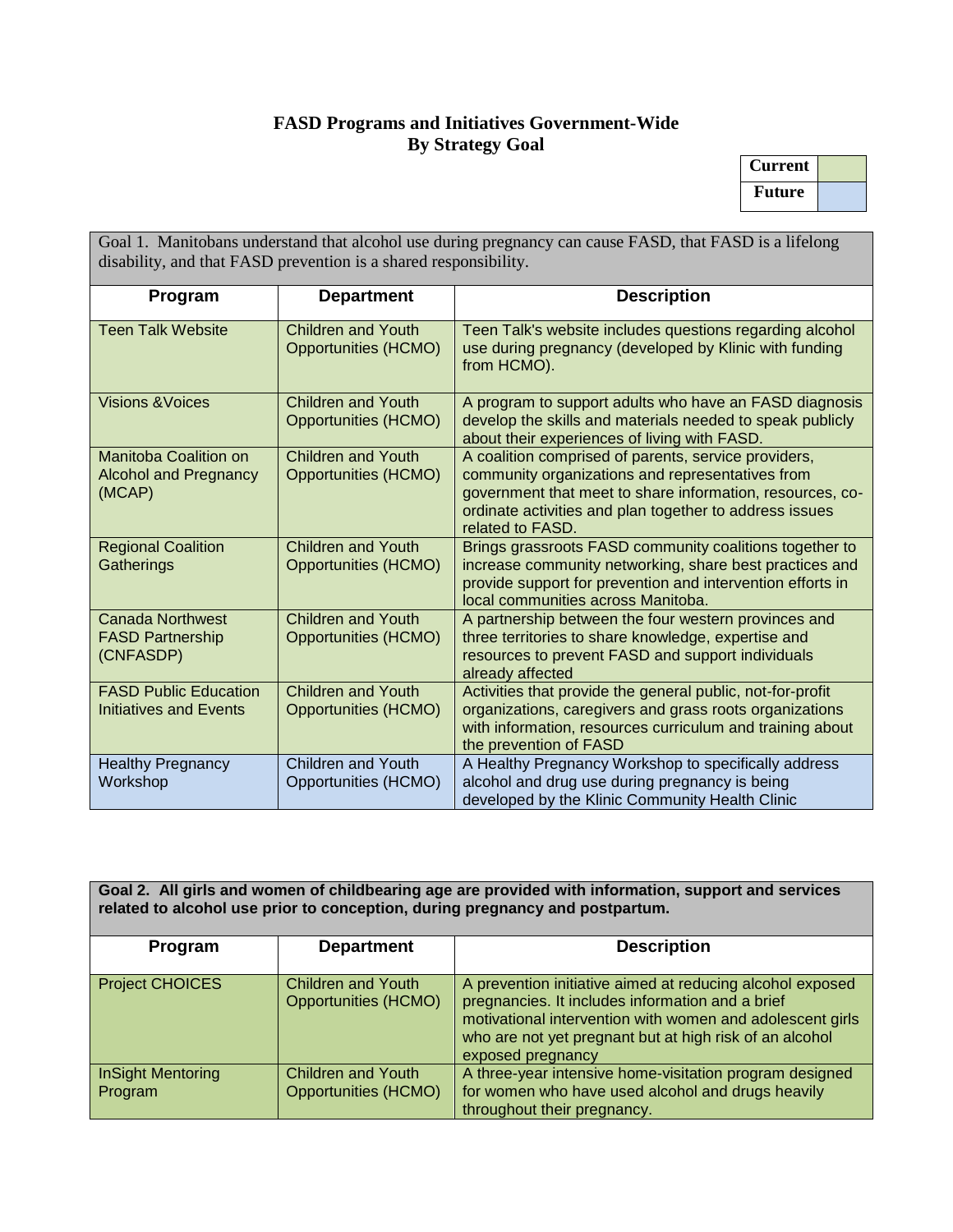| <b>Mothering Project</b>                                                          | Children and Youth<br>Opportunities (HCMO)<br>and the WRHA | A single access site, at Mount Carmel Clinic, where<br>substance-using women can access supports for<br>themselves and their children. HCMO funding supports<br>the Program Manager.                                                                       |
|-----------------------------------------------------------------------------------|------------------------------------------------------------|------------------------------------------------------------------------------------------------------------------------------------------------------------------------------------------------------------------------------------------------------------|
| <b>Breezy Point</b><br><b>Treatment Bed Increase</b>                              | <b>Healthy Living Seniors</b><br>and Consumer Affairs      | 10 new treatment beds at the Selkirk Behavioural Health<br>Foundation specifically to accommodate women on<br>waitlists seeking treatment.                                                                                                                 |
| <b>Expansion of Project</b><br><b>CHOICES</b> to rural<br>Manitoba                | Children and Youth<br>Opportunities (HCMO)                 | A prevention initiative aimed at reducing alcohol exposed<br>pregnancies. It includes information and a brief<br>motivational intervention with women and adolescent girls<br>who are not yet pregnant but at high risk of an alcohol<br>exposed pregnancy |
| Development of<br>programming for women<br>transitioning out of<br><b>InSight</b> | Children and Youth<br>Opportunities (HCMO)                 | Programming such as facilitated sobriety support group,<br>recreational opportunities, etc.                                                                                                                                                                |
| Women's Addiction<br>Campus                                                       | <b>Healthy Living Seniors</b><br>and Consumer Affairs      | A four component resource centre for women including a:<br>Stabilization/detox unit<br>Drop-in Addiction Service for Women<br>2)<br>Specialized Day Programming for Women<br>3)<br><b>Second Stage Housing</b><br>4)                                       |

**Goal 3. People of all ages suspected of, or living with, FASD are provided with assessment and diagnosis and along with their caregivers, have access to support and other necessary services to meet their needs.**

| Program                                                | <b>Department</b>                    | <b>Description</b>                                                                                                                                                                                                                                                             |
|--------------------------------------------------------|--------------------------------------|--------------------------------------------------------------------------------------------------------------------------------------------------------------------------------------------------------------------------------------------------------------------------------|
| <b>MB FASD Centre</b>                                  | <b>Health</b>                        | The MB FASD Centre provides wide-ranging assessment,<br>diagnostic and short term follow-up services for children and<br>youth prenatally exposed to alcohol.                                                                                                                  |
| <b>Manitoba FASD</b><br><b>Network</b>                 | <b>Health</b>                        | Under the leadership and with training from the MB FASD<br>Centre regional FASD Network Coordinators facilitate<br>diagnosis and follow up services for children and youth,<br>throughout Manitoba.                                                                            |
| <b>Rural and Northern</b><br><b>Diagnostic Support</b> | <b>Health</b>                        | A limited amount of flexible funding for rural and northern<br>regions to purchase allied health services to support<br>assessment clinics in their local communities as needed.                                                                                               |
| SOS MB (Stepping Out<br>On Saturdays-<br>Manitoba)     | <b>Family Services</b><br>and Labour | A respite camp for children with FASD offered two Saturdays<br>a month for children aged three to 12 in Winnipeg, and one<br>Saturday a month in Brandon, Thompson and Little Grand<br>Rapids. Camps support children to develop healthy social<br>and problem-solving skills. |
| <b>Spectrum Connections</b>                            | <b>Family Services</b><br>and Labour | Specializes in providing supports for transitional youth and<br>adults to live as independently as possible in the community.<br>Services are provided to individuals living in Winnipeg by<br>FASD Life's Journey.                                                            |
| <b>FASD Outreach Team</b>                              | <b>Family Services</b><br>and Labour | This Winnipeg based team works with parents and<br>professionals to develop specialized early interventions for children<br>up to six years of age with an FASD diagnosis.                                                                                                     |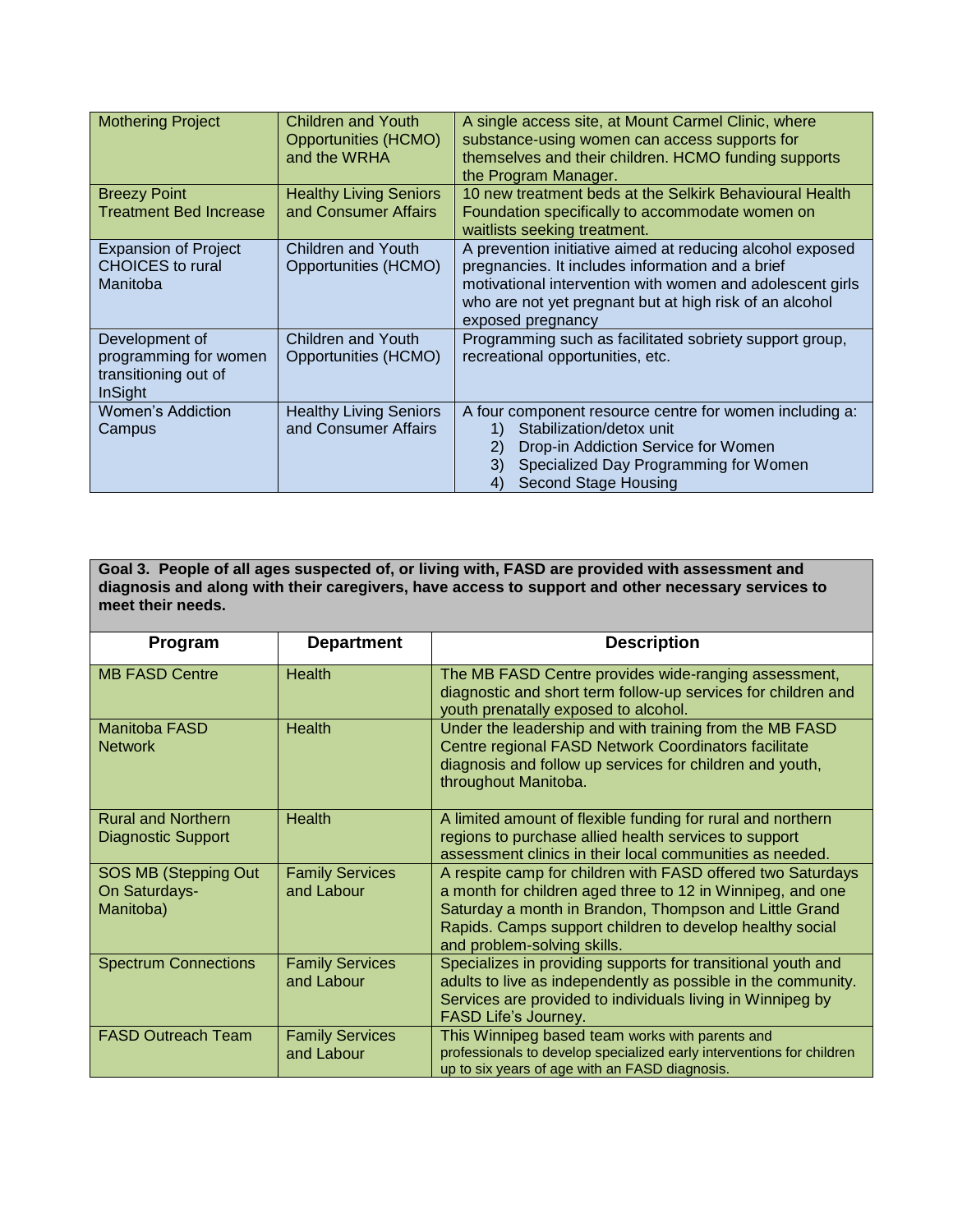| <b>FASD Specialists</b>                                                              | <b>Family Services</b><br>and Labour                 | CFS Authorities are funded to hire specialists to provide<br>policy, program and case management support on the issue                                                                                                                                                                                                                                     |
|--------------------------------------------------------------------------------------|------------------------------------------------------|-----------------------------------------------------------------------------------------------------------------------------------------------------------------------------------------------------------------------------------------------------------------------------------------------------------------------------------------------------------|
| <b>Interagency FASD</b>                                                              | <b>Children and Youth</b>                            | of FASD to staff of their Authority and its agencies.<br>This program will provide consultation, short term and long                                                                                                                                                                                                                                      |
| $(6 - 14)$                                                                           | Opportunities<br>(HCMO)                              | term service delivery to individuals with confirmed pre-natal<br>exposure to alcohol who are 6 -14 years of age.                                                                                                                                                                                                                                          |
| <b>Key Worker Program</b>                                                            | <b>Children and Youth</b><br>Opportunities<br>(HCMO) | The development of this pilot program based on best practice<br>will assist families in understanding FASD by providing<br>education and information specific to the needs of the child<br>and family, assisting families in accessing support of health,<br>justice and education services and providing emotional and<br>practical support to families. |
| FASD in the Classroom                                                                | <b>Children and Youth</b><br>Opportunities<br>(HCMO) | A co-ordinated response designed to ascertain best<br>academic and behavioural approaches for students with<br>FASD at David Livingstone School.                                                                                                                                                                                                          |
| <b>FASD Information</b><br>Manitoba                                                  | <b>Children and Youth</b><br>Opportunities<br>(HCMO) | A toll-free FASD information and support line for parents,<br>caregivers, women with addictions and professionals on<br>issues related to alcohol use in pregnancy and the care and<br>support of individuals affected. This initiative also receives<br>funding from Health Canada.                                                                      |
| <b>FASD Family Support</b><br>Services including<br>"Building Circles of<br>Support" |                                                      | Services to birth parents, adoptive parents and alternative<br>caregivers including support groups, recreation services and<br>an enhanced eight-week parenting information series. These<br>support services are guided by a parent advisory group. This<br>programming is run out of the MB FASD Centre and the<br>Rehabilitation Centre for Children.  |
| Low Incidence Funding                                                                | Education                                            | Funding is provided on a per student basis to support<br>students in the classroom with special needs. This amount<br>reflects funding that specifically supports children with a<br>diagnosis of FASD.                                                                                                                                                   |
| Youth Justice Program                                                                | <b>Justice</b>                                       | A program to move youth suspected of having FASD through<br>the diagnostic, sentencing and post-sentencing processes<br>with supports.                                                                                                                                                                                                                    |
| <b>Adult Assessment</b>                                                              | Health                                               | Develop capacity for adult diagnostic services.                                                                                                                                                                                                                                                                                                           |
| <b>MB FASD Centre</b><br>Enhancement                                                 | Health                                               | Volume increase for the Manitoba FASD Centre to provide<br>follow-up assessments for children who have received an<br>early diagnosis and would benefit from a functional re-<br>assessment at school entry and transition to adulthood.                                                                                                                  |
| Expansion of<br>Interagency FASD (6 -<br>(14)                                        | <b>Children and Youth</b><br>Opportunities<br>(HCMO) | Only the initial phase of this program has been implemented<br>(October 2012)                                                                                                                                                                                                                                                                             |
| Key Worker Program<br>Expansion                                                      | <b>Children and Youth</b><br>Opportunities<br>(HCMO) | Only the initial phase of this program has been developed<br>and implemented (March 2013)                                                                                                                                                                                                                                                                 |
| <b>FASD Connections -</b><br>Rural /Northern                                         | <b>Family Services</b><br>and Labour                 | FASD Connections - Rural/North is a one year service<br>coordination, support and mentoring program for youth and<br>adults with FASD to be delivered in a northern or rural<br>community.                                                                                                                                                                |
| <b>FASD Connections</b><br><b>Follow</b><br>Up                                       | <b>Family Services</b><br>and Labour                 | Follow up program to above offering less intensive<br>maintenance services.                                                                                                                                                                                                                                                                               |
| <b>FASD Connections with</b><br>Support                                              | <b>Family Services</b><br>and Labour                 | Intensive 3 year FASD Mentor/Service Coordination Program<br>(Winnipeg Pilot) for participants with more complex support<br>needs, including a follow up component                                                                                                                                                                                        |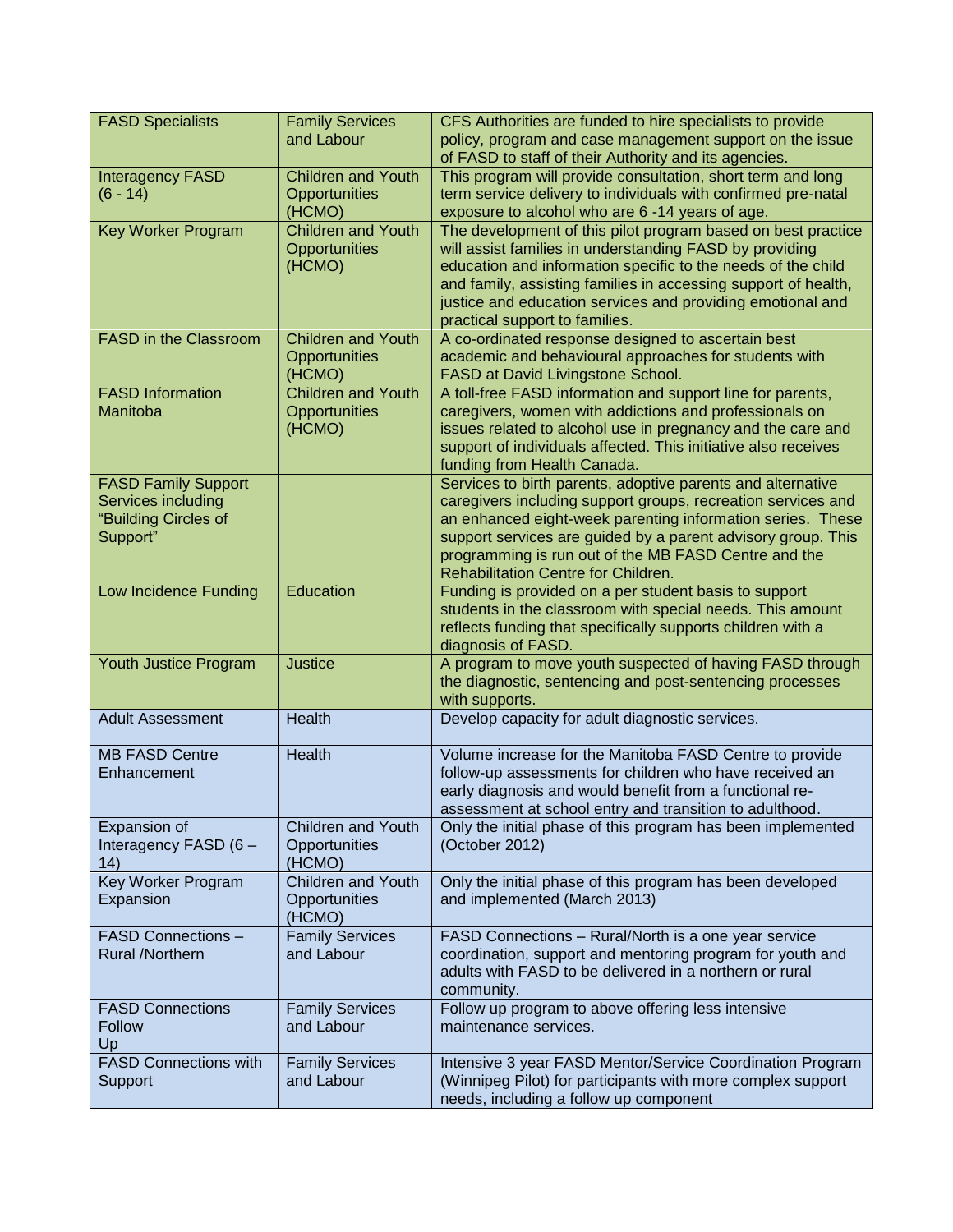| <b>FASD Connection with</b><br><b>Support Follow Up</b>          | <b>Family Services</b><br>and Labour                                              | Follow up program to above offering less intensive<br>maintenance services.                                                                                                  |
|------------------------------------------------------------------|-----------------------------------------------------------------------------------|------------------------------------------------------------------------------------------------------------------------------------------------------------------------------|
| Expansion of S.O.S MB<br>Stepping out on<br>Saturdays - Manitoba | <b>Family Services</b><br>and Labour                                              | Expansion of program to rural and northern communities.                                                                                                                      |
| <b>Expansion of FASD</b><br>Outreach Program                     | <b>Family Services</b><br>and Labour                                              | Additional staff to provide early childhood development and<br>behavioral support services to families raising a child with<br>FASD who are living outside Winnipeg.         |
| <b>FASD</b> Addiction<br>Services Project                        | <b>Federal Youth</b><br>Justice Fund with<br>in-kind from AFM,<br>Justice and CYO | A comprehensive continuum of addictions services that meet<br>the needs of youth with FASD who are currently in conflict<br>with the law and have problematic substance use. |

## **Goal 4. Strong research, evaluation and community input are the basis for FASD supports and services**.

| Program                                                                                                 | <b>Department</b>                                                                                               | <b>Description</b>                                                                                                                                                                                                                                   |
|---------------------------------------------------------------------------------------------------------|-----------------------------------------------------------------------------------------------------------------|------------------------------------------------------------------------------------------------------------------------------------------------------------------------------------------------------------------------------------------------------|
| <b>FASD Research Grant</b>                                                                              | <b>Children and Youth</b><br><b>Opportunities (HCMO)</b>                                                        | Funds to support the development of a research agenda<br>in Manitoba.                                                                                                                                                                                |
| Canada FASD                                                                                             | <b>Children and Youth</b>                                                                                       | Manitoba is actively involved and provides financial                                                                                                                                                                                                 |
| <b>Research Network</b>                                                                                 | <b>Opportunities (HCMO)</b>                                                                                     | support to this network designed to facilitate linkages<br>among researchers in the partner jurisdictions, secure<br>more funding for FASD research in these jurisdictions,<br>and promote research that will inform policy development.             |
| <b>Data Specialist</b>                                                                                  | <b>Children and Youth</b><br><b>Opportunities (HCMO)</b>                                                        | Assists the FASD Strategy Evaluation Coordinator to<br>coordinate data in preparation for evaluation of the MB<br><b>FASD Strategy.</b>                                                                                                              |
| <b>Canada/Israel FASD</b><br>Consortium                                                                 | Innovation, Energy<br>and Mines                                                                                 | A five year research partnership between the University of<br>Manitoba and the Hebrew University of Israel looking into<br>the role of nutrition in fetal neurological development.                                                                  |
| Attachment (COS)<br>project                                                                             | <b>Children and Youth</b><br><b>Opportunities (HCMO)</b>                                                        | A three year project to evaluate the effectiveness of the<br>Circles of Security (COS) attachment intervention<br>provided through the FASD Outreach Program                                                                                         |
| <b>Family First Screen</b>                                                                              | <b>Children and Youth</b><br><b>Opportunities (HCMO</b>                                                         | Family First Screen asks questions specific to alcohol<br>usage which are analyzed to look at patterns of alcohol<br>use during                                                                                                                      |
| <b>Prevalence Study</b>                                                                                 | <b>Public Health Agency</b><br>of Canada funding to<br><b>Children and Youth</b><br><b>Opportunities (HCMO)</b> | Manitoba is receiving federal funding to explore the<br>development of a screening tool in order to better<br>understand FASD Prevalence in Manitoba and Canada.                                                                                     |
| <b>Manitoba Coalition on</b><br><b>Alcohol and Pregnancy</b><br>(MCAP)<br>*repeat - fits into two goals | <b>Children and Youth</b><br><b>Opportunities (HCMO)</b>                                                        | A coalition comprised of parents, service providers,<br>community organizations and representatives from<br>government that meet to share information, resources, co-<br>ordinate activities and plan together to address issues<br>related to FASD. |
| <b>Evaluation of</b><br><b>Specialized FASD</b><br>Classroom                                            | <b>Education through</b><br>funding from Canadian<br><b>Foundation on Fetal</b><br><b>Alcohol Research</b>      | Tri jurisdictional study of FASD Classrooms                                                                                                                                                                                                          |
| <b>Regional Coalition</b><br>Gatherings<br>*repeat - fits into two goals                                | <b>Children and Youth</b><br><b>Opportunities (HCMO)</b>                                                        | Brings grassroots FASD community coalitions together to<br>increase community networking, share best practices and<br>provide support for prevention and intervention efforts in<br>local communities across Manitoba.                               |